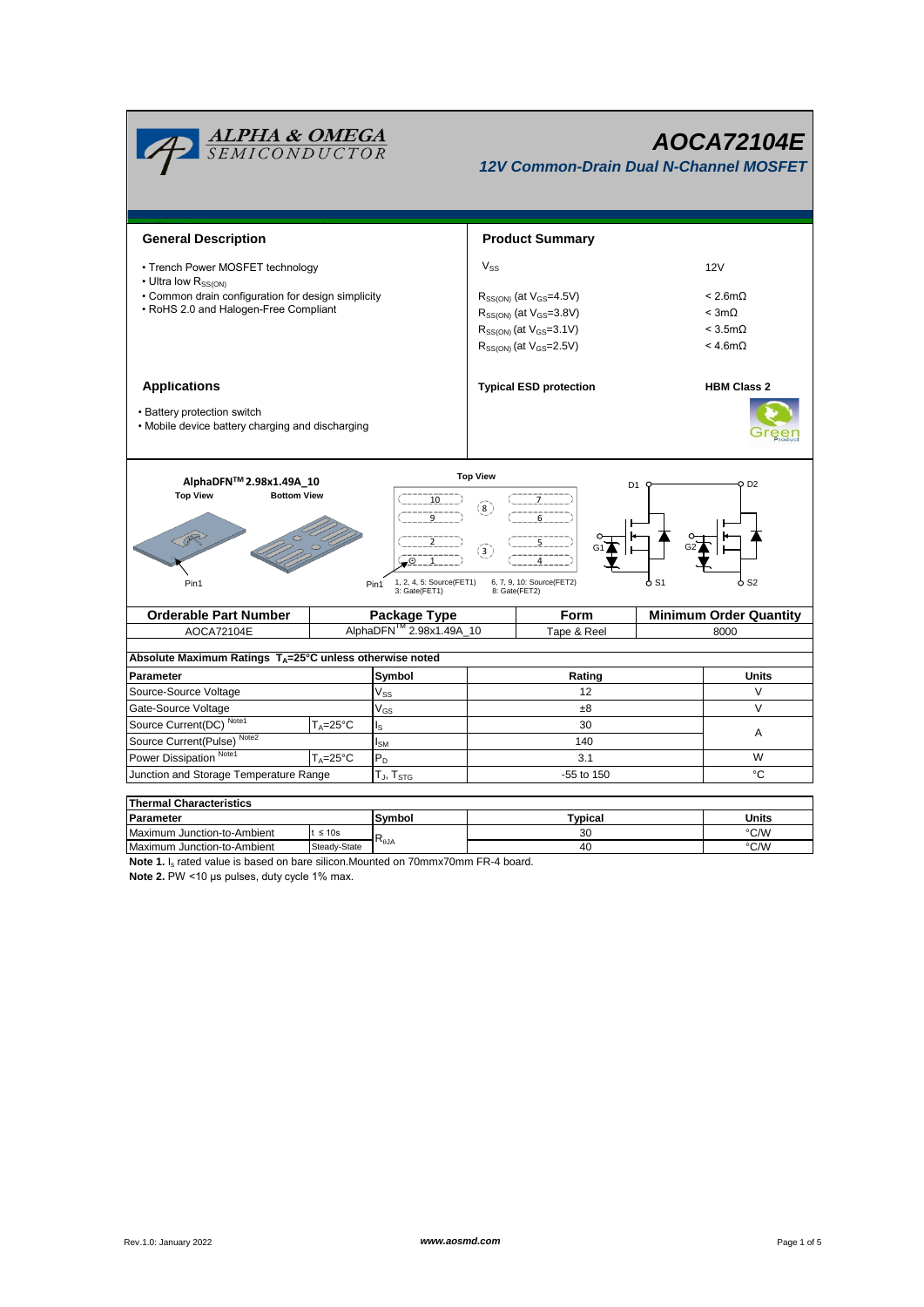

## **Electrical Characteristics (TJ=25°C unless otherwise noted)**

| <b>Symbol</b>                 | <b>Parameter</b>                      | <b>Conditions</b>                                            | Min | Typ            | Max | <b>Units</b> |  |  |  |  |  |  |
|-------------------------------|---------------------------------------|--------------------------------------------------------------|-----|----------------|-----|--------------|--|--|--|--|--|--|
| <b>STATIC PARAMETERS</b>      |                                       |                                                              |     |                |     |              |  |  |  |  |  |  |
| <b>BV</b> sss                 | Source-Source Breakdown Voltage       | <b>Test Circuit 6</b><br>$I_s = 250 \mu A$ , $V_{GS} = 0V$   | 12  |                |     | $\vee$       |  |  |  |  |  |  |
| $I_{SSS}$                     |                                       | $V_{SS}$ =12V, $V_{GS}$ =0V<br><b>Test Circuit 1</b>         |     |                | 1   |              |  |  |  |  |  |  |
|                               | Zero Gate Voltage Source Current      | $T_{\parallel} = 55^{\circ}C$                                |     |                | 5   | μA           |  |  |  |  |  |  |
| $I_{GSS}$                     | Gate leakage current                  | <b>Test Circuit 2</b><br>$V_{SS}=0V$ , $V_{GS}=±8V$          |     |                | ±10 | μA           |  |  |  |  |  |  |
| $V_{GS(th)}$                  | Gate Threshold Voltage                | <b>Test Circuit 3</b><br>$V_{SS} = V_{GS}$ $I_S = 250 \mu A$ | 0.5 | 0.9            | 1.3 | $\vee$       |  |  |  |  |  |  |
| $R_{SS(ON)}$                  |                                       | <b>Test Circuit 4</b><br>$V_{GS} = 4.5V, I_S = 5A$           | 1.4 | $\mathcal{P}$  | 2.6 | $m\Omega$    |  |  |  |  |  |  |
|                               |                                       | $T_{\parallel}$ =125°C                                       | 2.1 | 2.9            | 3.8 |              |  |  |  |  |  |  |
|                               | Static Source to Source On-Resistance | $V_{GS}$ =3.8V, $I_S$ =5A<br><b>Test Circuit 4</b>           | 1.6 | 2.2            | 3   | $m\Omega$    |  |  |  |  |  |  |
|                               |                                       | $V_{GS} = 3.1 V, I_S = 5A$<br><b>Test Circuit 4</b>          | 1.8 | 2.6            | 3.5 | $m\Omega$    |  |  |  |  |  |  |
|                               |                                       | $V_{GS}$ =2.5V, $I_S$ =5A<br><b>Test Circuit 4</b>           | 2.3 | 3.3            | 4.6 | $m\Omega$    |  |  |  |  |  |  |
| <b>g<sub>FS</sub></b>         | <b>Forward Transconductance</b>       | $V_{SS}$ =5V, $I_S$ =5A<br><b>Test Circuit 3</b>             |     | 45             |     | S            |  |  |  |  |  |  |
| V <sub>FSS</sub>              | Forward Source to Source Voltage      | <b>Test Circuit 5</b><br>$IS=1A, VGS=0V$                     |     | 0.65           | 1   | $\vee$       |  |  |  |  |  |  |
| <b>DYNAMIC PARAMETERS</b>     |                                       |                                                              |     |                |     |              |  |  |  |  |  |  |
| R <sub>g</sub>                | Gate resistance                       | $f = 1$ MHz                                                  |     | 1.3            |     | KΩ           |  |  |  |  |  |  |
| <b>SWITCHING PARAMETERS</b>   |                                       |                                                              |     |                |     |              |  |  |  |  |  |  |
| $Q_g$                         | Total Gate Charge                     | $V_{G1S1} = 4.5V$ , $V_{SS} = 6V$ , $I_S = 5A$               |     | 32             | 45  | nC           |  |  |  |  |  |  |
| $t_{D(on)}$                   | Turn-On DelayTime                     |                                                              |     | 1.8            |     | μs           |  |  |  |  |  |  |
| $\mathfrak{t}_{\mathsf{r}}$   | Turn-On Rise Time                     | $V_{G1S1} = 4.5V$ , $V_{SS} = 6V$ , $R_1 = 1.2\Omega$ ,      |     | 6.2            |     | μs           |  |  |  |  |  |  |
| $t_{D(off)}$                  | Turn-Off DelayTime                    | $R_{\text{GEN}} = 3\Omega$<br><b>Test Circuit8</b>           |     | $\overline{2}$ |     | μs           |  |  |  |  |  |  |
| $\mathfrak{t}_{\mathfrak{f}}$ | <b>Turn-Off Fall Time</b>             |                                                              |     | 11             |     | μs           |  |  |  |  |  |  |

APPLICATIONS OR USES AS CRITICAL COMPONENTS IN LIFE SUPPORT DEVICES OR SYSTEMS ARE NOT AUTHORIZED. AOS DOES NOT ASSUME ANY LIABILITY ARISING OUT OF SUCH APPLICATIONS OR USES OF ITS PRODUCTS. AOS RESERVES THE RIGHT TO MAKE CHANGES TO PRODUCT<br>SPECIFICATIONS WITHOUT NOTICE. IT IS THE RESPONSIBILITY OF THE CUSTOMER TO EVALUATE SUITABILITY OF T

AOS' products are provided subject to AOS' terms and conditions of sale which are set forth at:<br>http://www.gosmd.com/terms.and.conditions of sale http://www.aosmd.com/terms\_and\_conditions\_of\_sale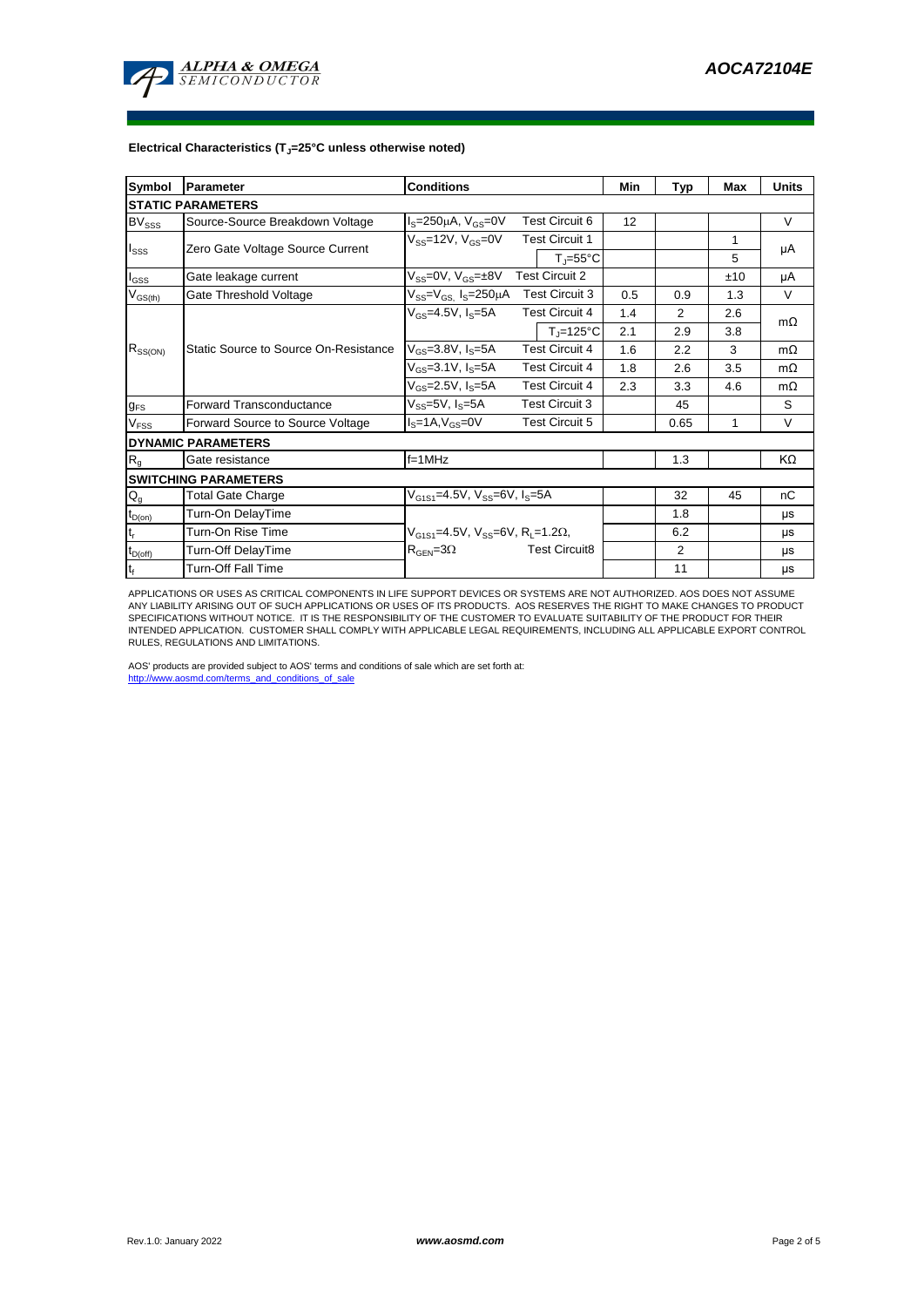

## **TYPICAL ELECTRICAL AND THERMAL CHARACTERISTICS**

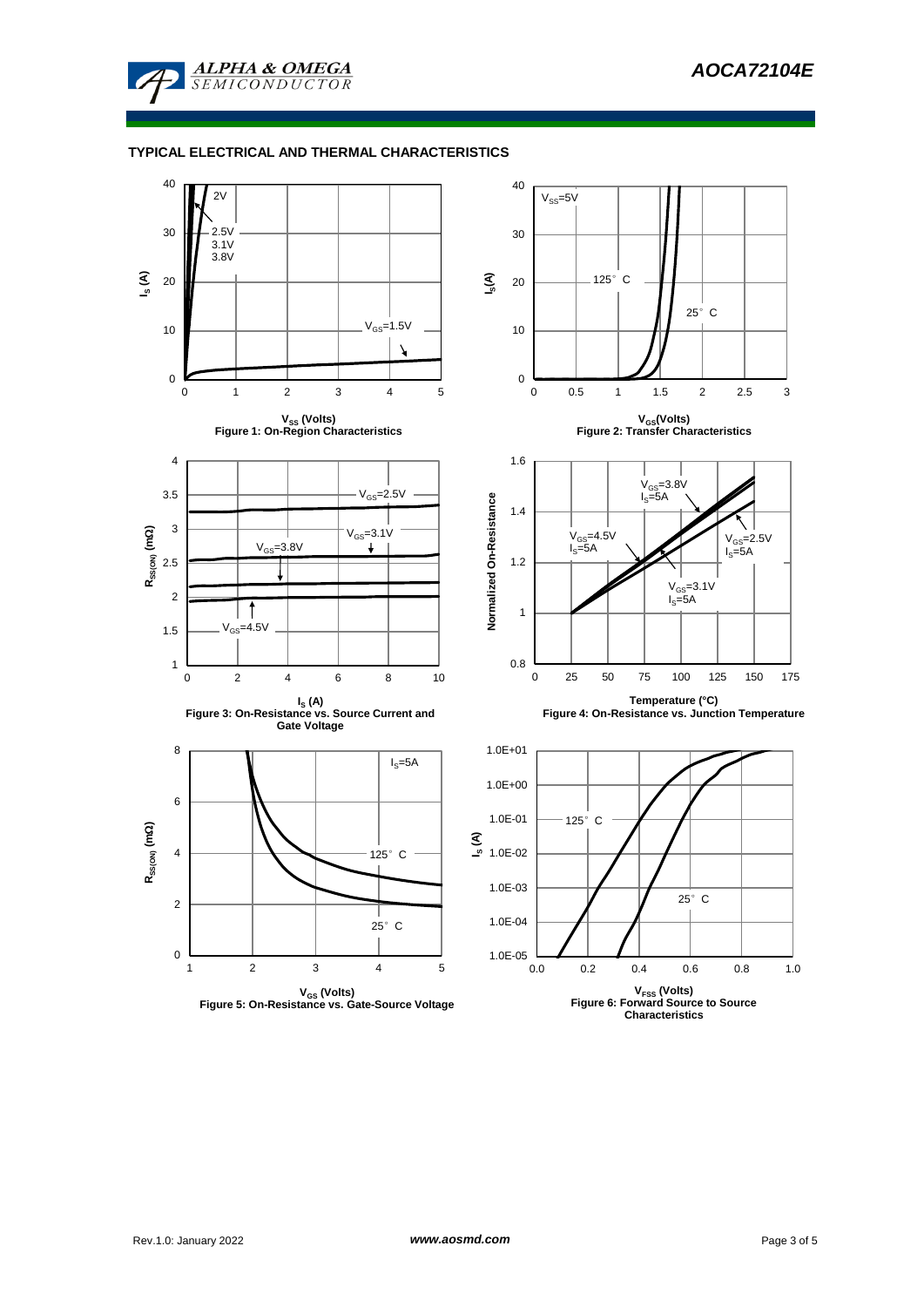

## **TYPICAL ELECTRICAL AND THERMAL CHARACTERISTICS**



**Figure 10: Normalized Maximum Transient Thermal Impedance (Note1)**